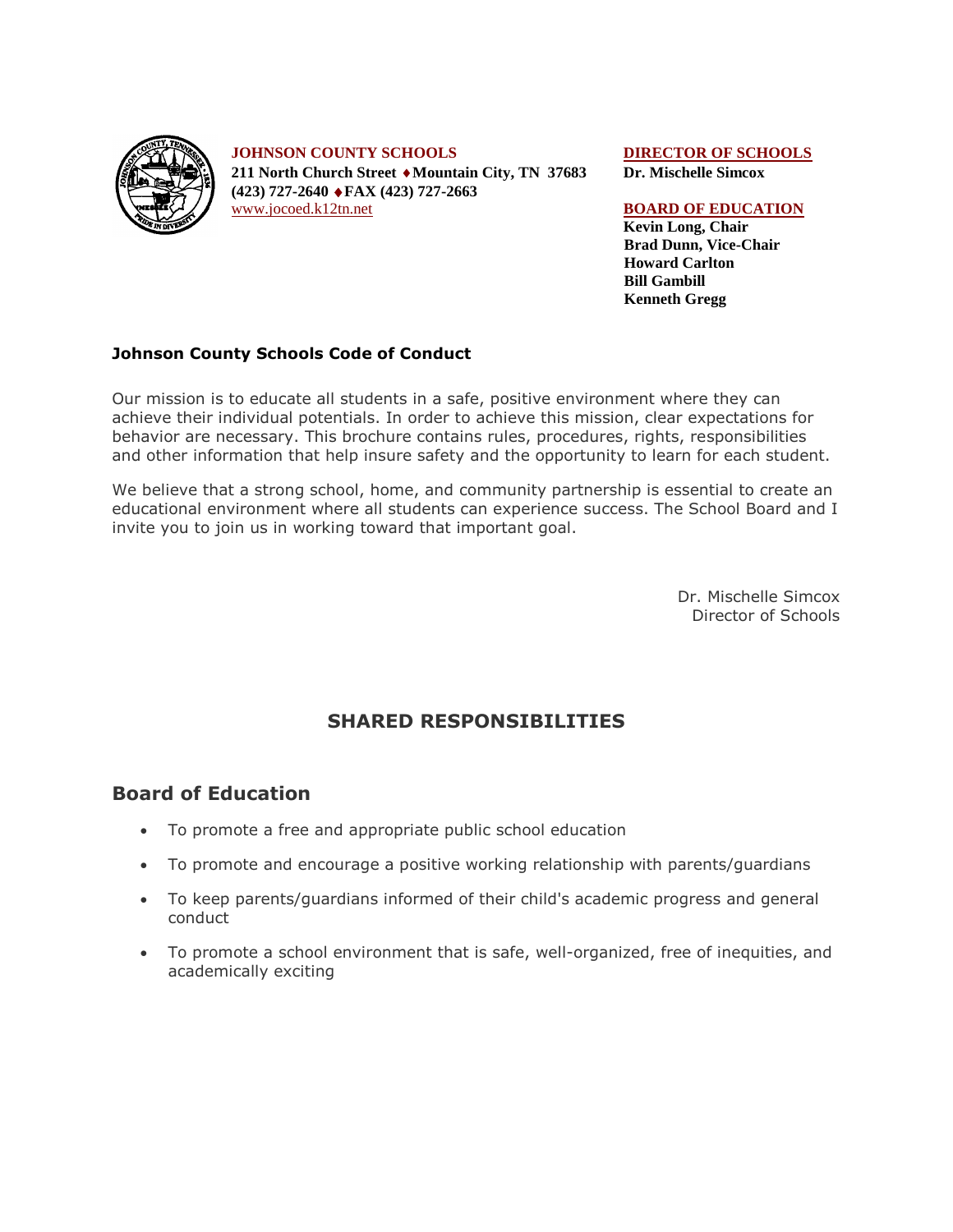## **Parent/Guardian**

- To serve as strong, continuous sources of support and encouragement to promote student success
- To ensure that their child is punctual and attends school daily
- To maintain consistent and adequate control over their child's conduct so that students demonstrate acceptable behavior in the classroom
- To work cooperatively with school personal in ensuring their child's best academic efforts at home and at school

# **Student**

- To observe school rules and procedures
- To be punctual and attend class everyday
- To be prepared for class with appropriate materials and work
- To dress and groom in a manner that neither disrupts the educational program nor poses a safety hazard
- To behave courteously with other students and staff in academic and competitive settings
- To respect all persons' rights to privacy and dignity regarding gender, disability, race/ethnicity, and religious preferences

## **SELF-DISCIPLINE**

The teaching of self-discipline is one of the ultimate goals of any educational program. Selfdiscipline is at the heart of the development of strong character and an enthusiasm for learning. Students who have a high degree of self-discipline demonstrate qualities such as:

- Positive self-esteem
- Cooperative attitude
- Self-confidence
- Respect for the rights and property of others
- Self-control